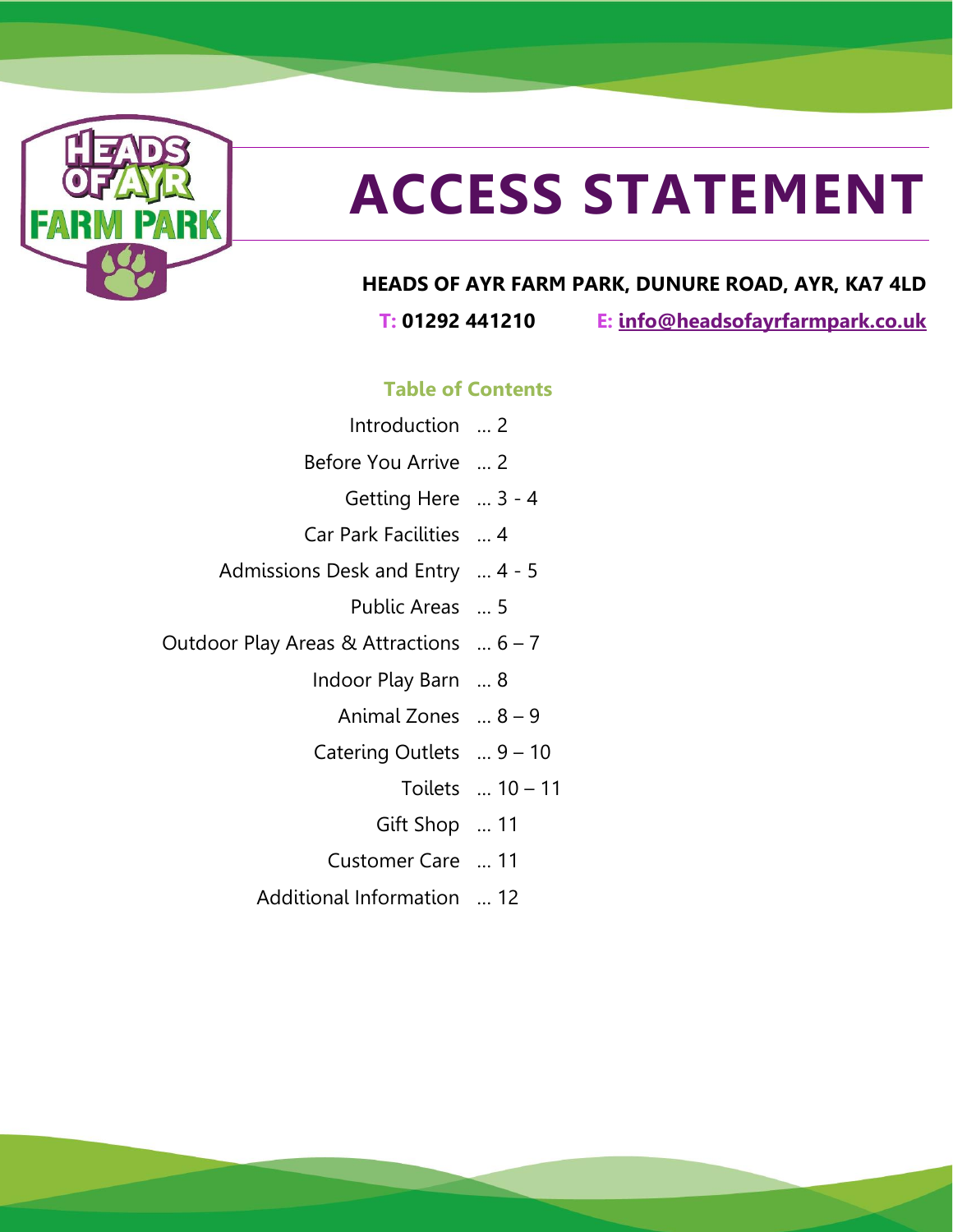## **INTRODUCTION**

Heads of Ayr Farm Park is a family-run animal and adventure park located on the coastal road (A719) between Ayr and Dunure. We offer a wide range of attractions and activities suitable for the whole family, and we aim to be accessible to all visitors.

We offer:

- A large variety of indoor and outdoor animals to view, feed, and touch.
- A heated indoor adventure play barn
- Fowl Play, a heated indoor cannonball arena game
- An outdoor play park
- Quad bikes for adults and children
- Various themed play areas including Frontier Fort, Buccaneer Bay, Diggerland, and Young McDonald's Farmer's Yard
- Trampolines and jumping pillows
- A zip line and outdoor slides
- Bumper Boat, Quad and Barrel, Electric Quads and Electric Tractor rides
- 3 Catering outlets including Roosters Snack Bar, Grazers Grill BBQ, and Stables Coffee Bar
- Gift Shop

Depending on the time of year, we have between 30 – 100 staff members who are friendly and highly trained in their area. They are happy to help with any questions you may have, and to ensure that your visit is enjoyable and memorable.

# **BEFORE YOU ARRIVE**

A clearly worded leaflet is available describing the facilities, attractions, directions, opening times, and prices. The leaflet also contains our contact information, social media information, and park events. The leaflet is widely distributed to other tourist venues, hotels, caravan parks, and other local businesses nearby. If required, the leaflet can be printed in a larger font for you.

Our team is available 7 days a week from 8:30am – 5pm, should you require any information before you visit the park. We are contactable by telephone, email, and social media channels including Facebook and Instagram.

Our website contains all relevant information and can be read in a large font if required at [www.headsofayrfarmpark.co.uk.](http://www.headsofayrfarmpark.co.uk/)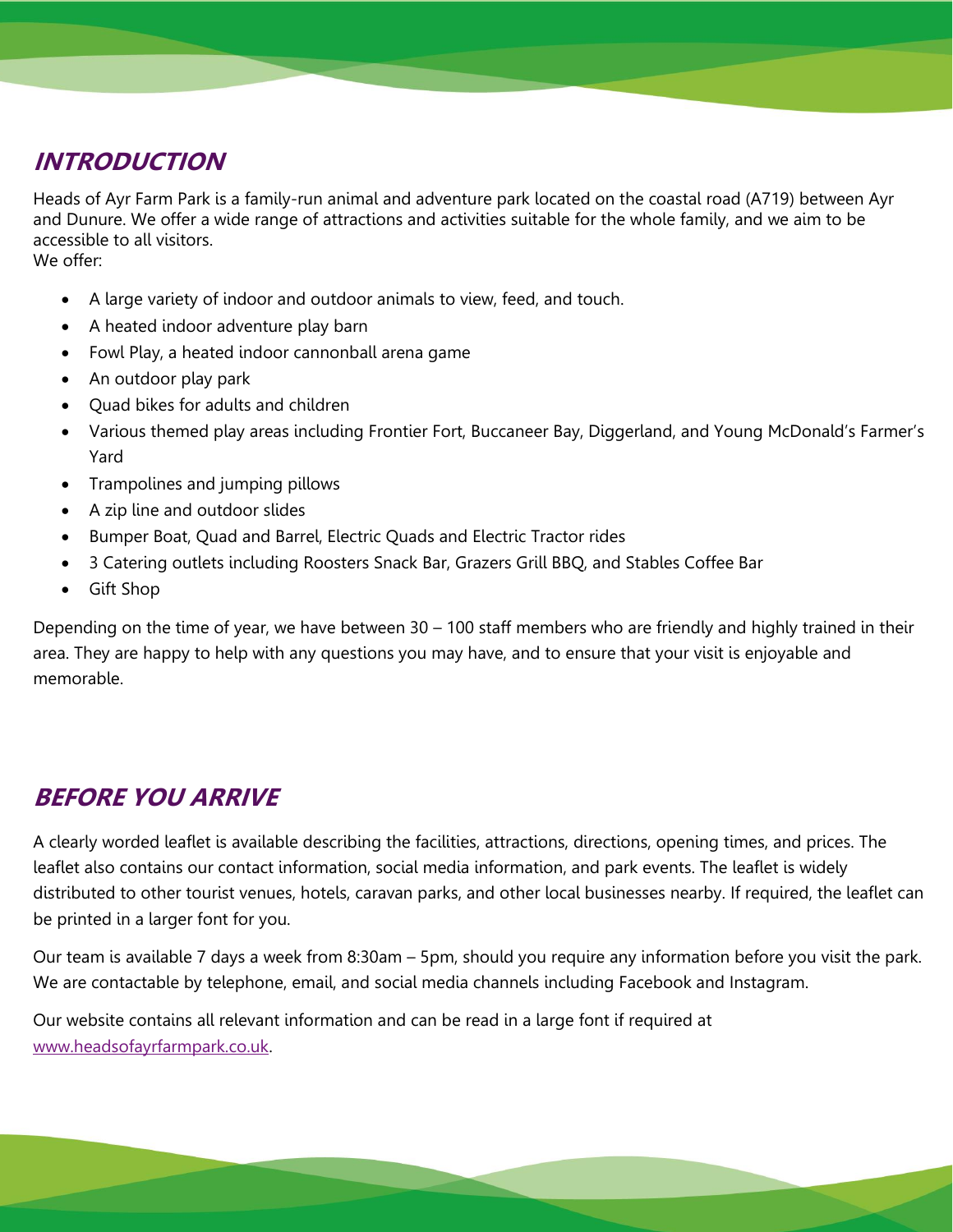#### **GETTING HERE**

#### **DRIVING**

Heads of Ayr Farm Park is accessible by car. For Sat Navs, our postcode is KA7 4LD.

We are next door to Haven's Craig Tara holiday park.

**From Glasgow and the North:** follow the M77/A77 to just beyond Ayr, exiting at the Alloway turn-off (signposted Heads of Ayr, Haven Craig Tara). Drive through Alloway following the signs for Heads of Ayr, Haven Craig Tara, onto the coastal road (A719). Go straight through the roundabout, Heads of Ayr Farm Park is another 2 miles on the right.

**From Stranraer and the South:** follow the main A77 as far as Turnberry, then exit onto the A719 to experience the amazing optical illusion of Electric Brae. From there, Heads of Ayr Farm Park is another 5 miles on your left.

#### **TRAIN**

The nearest railway station to the park is Ayr. Train times can be found on Scotrail's website. [\(http://www.scotrail.co.uk\)](http://www.scotrail.co.uk/)

Following your arrival at Ayr train station, visitors will have to get a bus to the farm park.

There is a bus stop on Smith Street (just across the road from the station) which is on the route to the farm park. Ayr bus station is a 0.5 mile (11 minute) walk away.

#### **BUS**

Heads of Ayr Farm Park is located on several bus routes. The first is the 361 (Straiton – Dunure) which runs approximately every hour. This bus stops right across the road from the farm park. There is no crossing, so visitors must take care when crossing the A719. Once you have crossed the road, it is a 0.1 mile walk to our admissions desk. [https://tiscon-maps-stagecoachbus.s3.amazonaws.com/Timetables/West%20Scotland/361-AyrDunure-18July\\_2018.pdf](https://tiscon-maps-stagecoachbus.s3.amazonaws.com/Timetables/West%20Scotland/361-AyrDunure-18July_2018.pdf)

An alternative bus is the 97 Craig Tara bus. This bus also runs every hour. This bus terminates at Craig Tara holiday park. It is approximately an 11 minute (0.5 mile) walk from Craig Tara to the farm park. This walk follows a footpath alongside the A719 road so great care should be taken.

[https://tiscon-maps-stagecoachbus.s3.amazonaws.com/Timetables/West%20Scotland/97%20AY%20April%202019%20\(Web\).pdf](https://tiscon-maps-stagecoachbus.s3.amazonaws.com/Timetables/West%20Scotland/97%20AY%20April%202019%20(Web).pdf)

In summer months, the X77 (Glasgow – Ayr) runs directly to Craig Tara at select times. Timetables can be found on the Stagecoach website. This bus terminates at Craig Tara holiday park. It is approximately an 11 minute (0.5 mile) walk from Craig Tara to the farm park. This walk follows a footpath alongside the A719 road so great care should be taken. [https://tiscon-maps-stagecoachbus.s3.amazonaws.com/Timetables/West%20Scotland/X77%20AY%20April%202019%20\(Web\).pdf](https://tiscon-maps-stagecoachbus.s3.amazonaws.com/Timetables/West%20Scotland/X77%20AY%20April%202019%20(Web).pdf)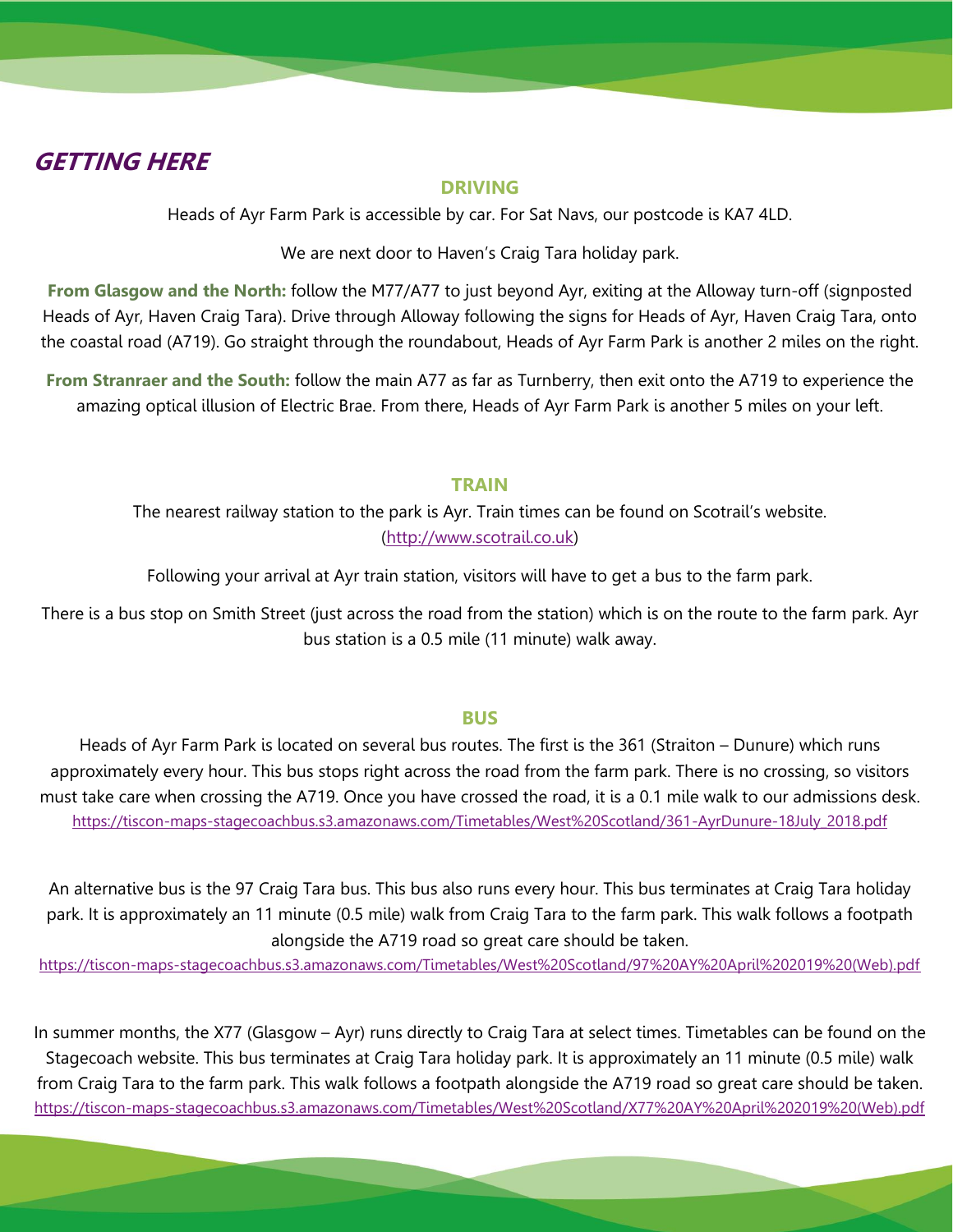#### **TAXIS**

Taxis are available to reach us from Ayr town centre.

It generally costs around £12 to reach us from the taxi rank near the station.

We recommend the following firms:

**Ayr Premier Taxis:** 01292 404040

**Streamline Taxis:** 01292 477000

# **CAR PARK FACILITIES**

Car parking is free and is open from 9am – 5pm. It is a private, open-air car park. It is locked overnight.

There is space for buses, coaches, and other large vehicles. There is no height restriction.

There are 9 Blue Badge spaces available. They are located roughly between 27-40m from the admissions desk. Blue Badge spaces do not need to be booked in advance.

The main car park is well-lit.

The parking bays are gravel, with tarmacked pathways in the main car park.

An overflow grass car park is used during peak times and is well signposted. The overflow parking areas offer gravel and grass parking bays and pathways.

Vehicles can be parked to allow rear access and there are no dropped kerbs. There is no drop off point.

# **ADMISSIONS DESK AND ENTRY**

Heads of Ayr Farm Park is open every day from mid-March until the 31<sup>st</sup> October from 10am until 5pm with a last admission at 4pm.

From January until mid-March the indoor areas of the park are open for our Winter Weekends. These run on Fridays, Saturdays, and Sundays from 11am until 4pm.

Our standard admission charges from March – October are as follows:

- £12 per adult
- £10.50 per child or concession (carers, special needs individuals, OAPs)
- £49.50 for a family of 5 (with a maximum of 2 adults)
- Free for under 2's

The farm park is also open on select dates in November and December for our Santa's Grotto. These dates can be found listed on our website, or we can send them to you in large print on request. The admission prices also change for these events.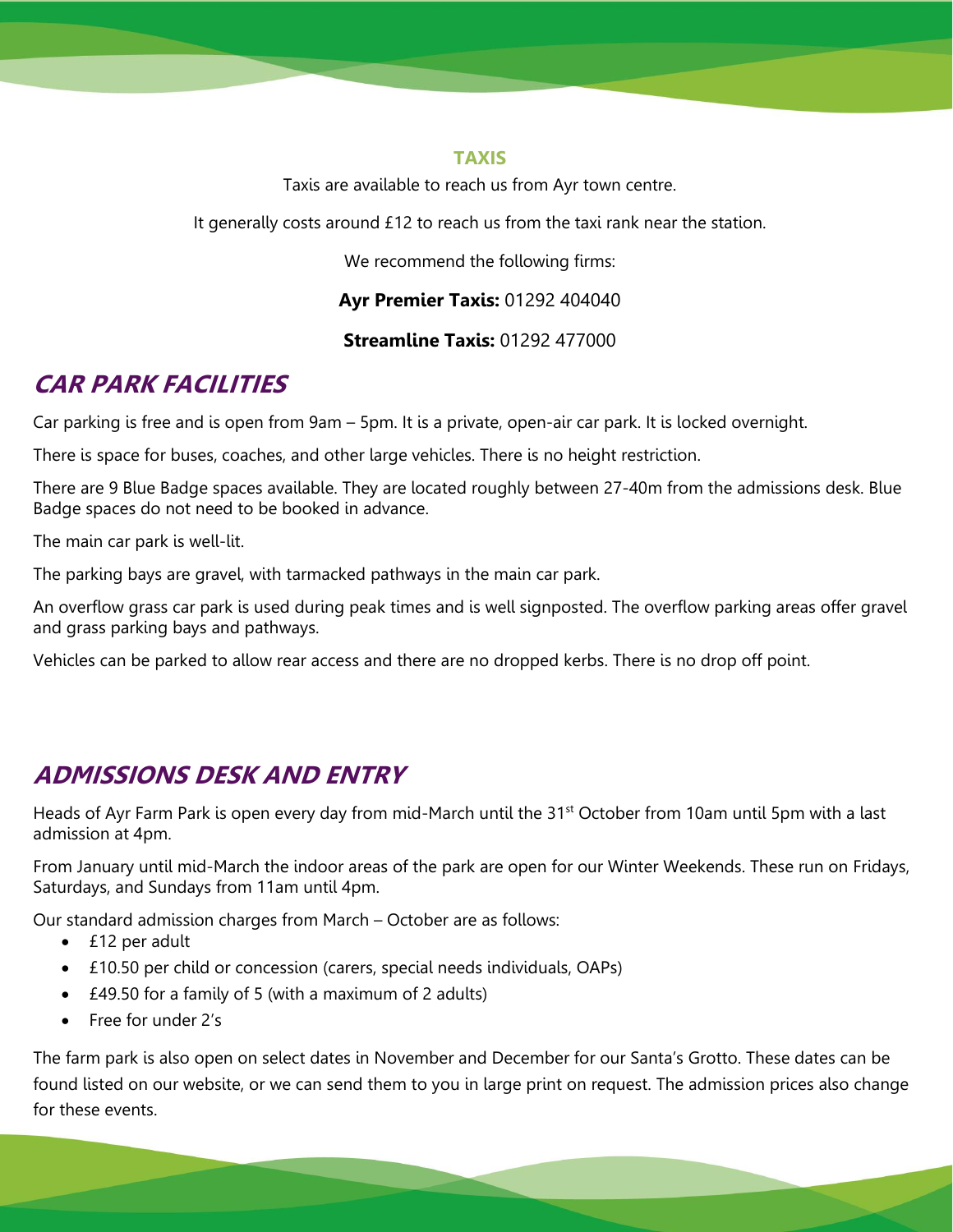There are no doors to reach our admissions desk.

There is easy slope access to reach our four entry points to purchase tickets.

There is a sliding window between visitors and staff which is fully opened when dealing with customers.

The counters are moderate to high, however we have long-reaching card machines and are happy to accommodate payment at the staff entrance of our ticket booths to avoid counters if the visitor wishes to do so.

The main entrance area is covered with a roof, however on very busy days customers may have to queue without the cover of the roof. This depends on the length of the queue.

All visitors receive a wristband and a copy of the park map.

Any visitors requiring additional information should not hesitate to ask our staff members to help make the most of their visit.

#### **PUBLIC AREAS (PATIOS, PATHWAYS, ETC.)**

There are benches and seating all over the main outdoor section of the park.

There are fewer seating areas when you enter the outdoor animal zone.

There are two main sheltered seating patios that can be used as picnic areas.

The first patio next to the admissions desk has ground level access, however there is a small step from the top level to the ground access level. Access can be gained from the side of the patio to avoid the small step.

The second patio is located across from Frontier Fort in the main park. It has level access.

There are multiple handwashing stations located near each seating area. Many of these offer low-level sinks. The outdoor handwashing stations offer paper towels to dry your hands.

Most outdoor pathways are tarmacked, however there are some gravel pathways remaining.

We are currently working on the pathways around the park, and plan to eventually have all pathways tarmacked.

You are welcome to consume your own food in any of our picnic areas.

There is not level access to Treetop Tower. Visitors must climb 15 steps to reach the top viewing landing. The steps and landing are wooden. There is a handrail.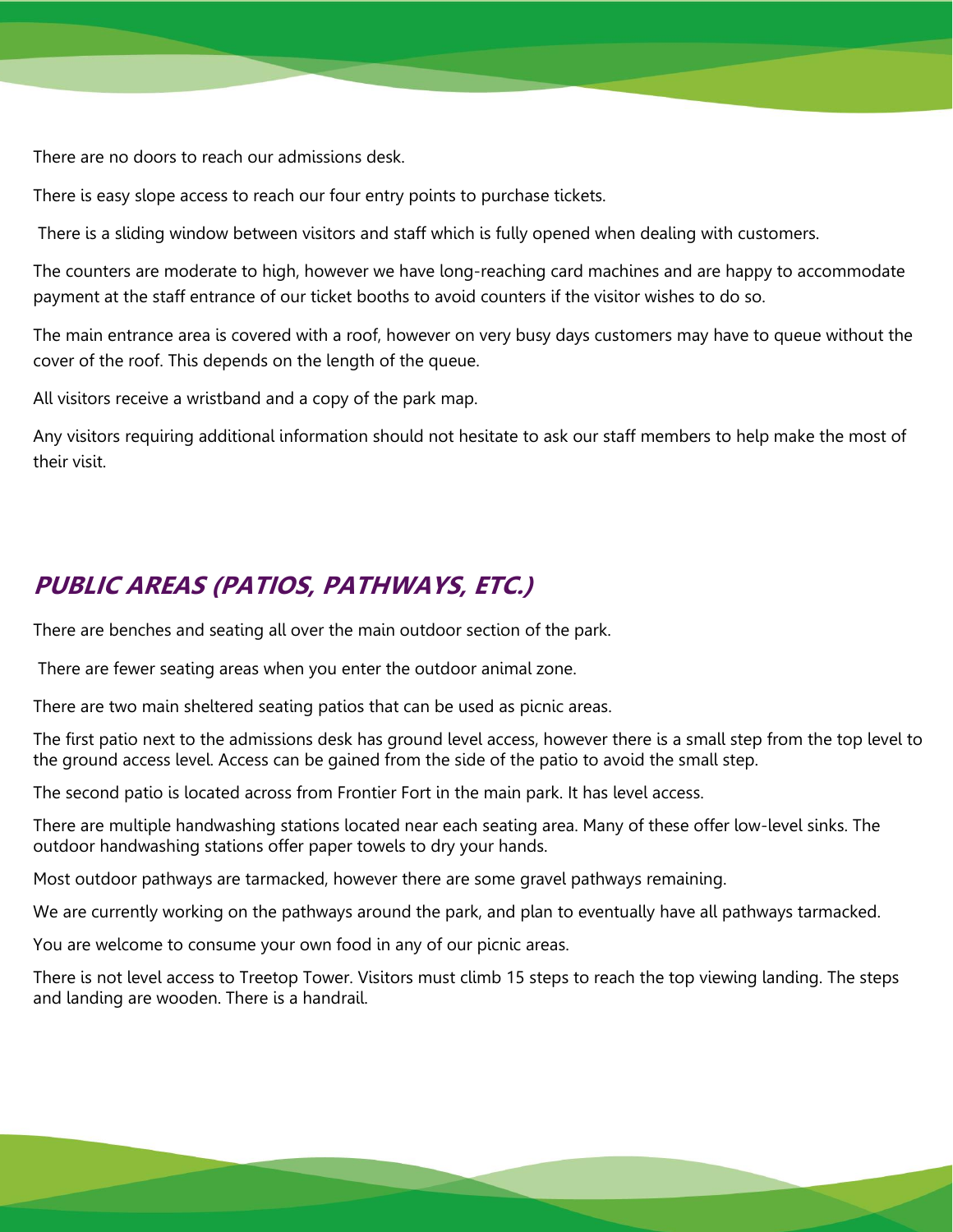# **OUTDOOR PLAY AREAS AND ATTRACTIONS**

We have several different attractions and play areas in the main outdoor park. These include:

- Playpark
- Buccaneer Bay and sandpits
- Frontier Fort
- Diggerland and sandpits
- Young McDonald Farmer's Yard
- Outdoor slides
- **Trampolines**
- Jumping Pillows
- Zipline
- Water Wars
- Quad Bikes
- Quad and Barrel
- Bumper Boats

The outdoor play park is situated on grass and has level access. There is a larger section for older children and a smaller section for younger children. The play park offers some accessible equipment for wheelchair users.

Buccaneer Bay offers two large play pirate ships surrounded by a large sandpit. To get onto the ships, there are various steps and climbing equipment. Due to the sandpit, the terrain is uneven.

Frontier Fort is a large, sheltered castle. There are various oversized sensory musical instruments in and around the castle. There is ramp access into the structure. Some of the terrain is uneven due to the hillside location of the park. The paths inside are wooden.

Diggerland is a large sandpit with various ride-on diggers and construction vehicles for younger children to play on. Due to the sandpit, the terrain is uneven.

Young McDonald's Farmers Yard is a pretend farm play area for pre-school children. There is a large combine harvester with a slide, and a few ride-on tractors. The entrance to this area is down an easy ramp. The terrain is concrete and level. The main structure is sheltered.

The outdoor slides are situated on grass. The slides are located on top of a large hill. To access the hill, there are steps available. The hill is very steep. The Astra-slide requires the visitor to sit in a large, rubber tyre. The slide surface is AstroTurf. Only one rider is permitted to sit in the tyre. There is a large board on top of the hill where the rules are clearly signposted in large print. This area is unsupervised, however we do ask that parents, guardians, and carers pay close attention to the rules and supervise their children.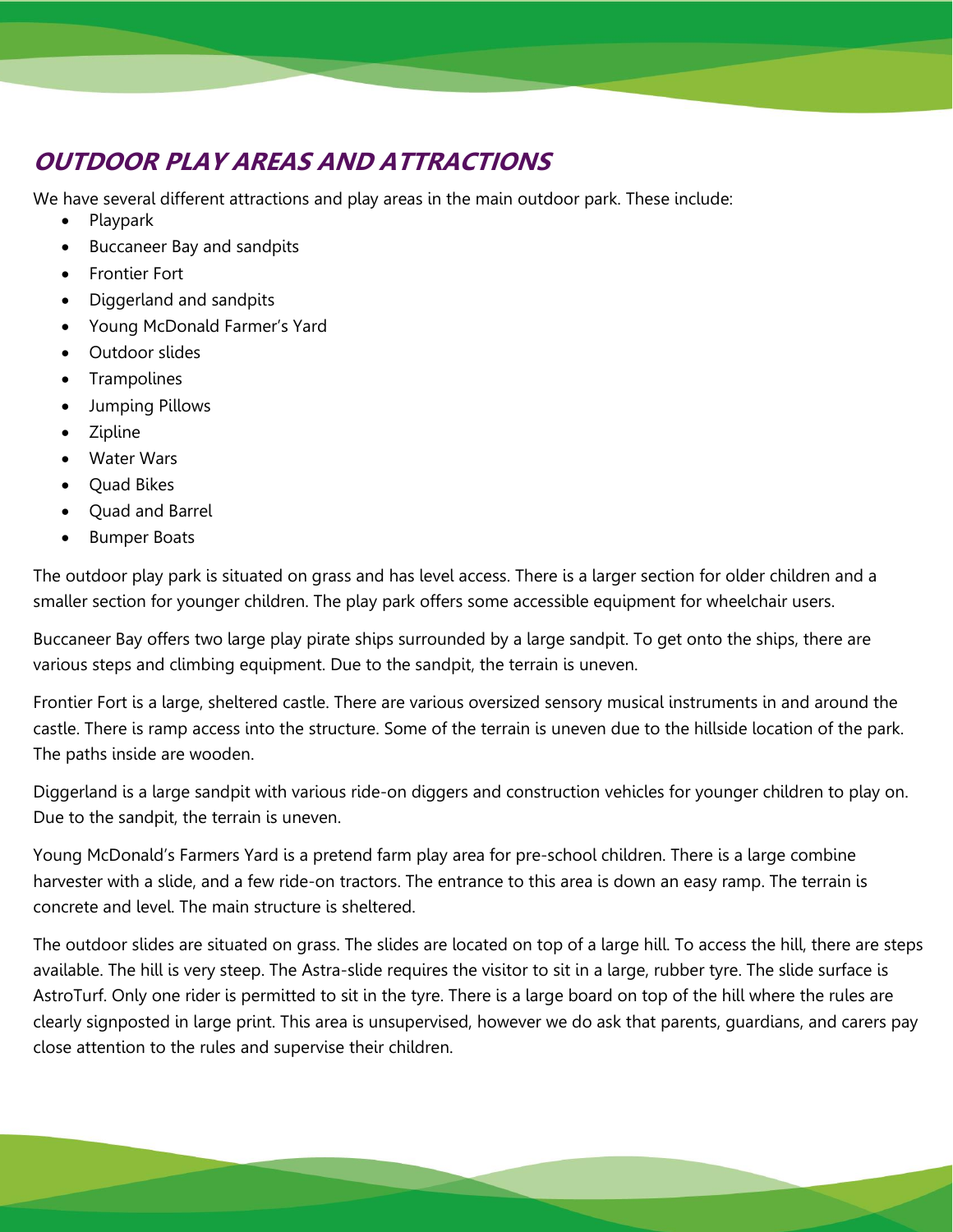The trampolines are situated on grass. They are not built into the ground, so visitors are required to climb up onto the trampoline using the step provided. Each trampoline has a net. The rules are clearly signposted in large print as you enter the area. This area is unsupervised, however we do ask that parents, guardians, and carers pay close attention to the rules and supervise their children. There is an additional, smaller trampoline for toddlers only.

We have three jumping pillows around the main park, one of which is designated for younger children only. Each jumping pillow is surrounded by rubber chips. There is level access to each jumping pillow. The rules of the jumping pillows are clearly signposted in large print as you enter the area. The area is unsupervised, however we do ask that parents, guardians, and carers pay close attention to the rules and supervise their children.

The zipline is located on grass, on uneven terrain due to the nature of the ride. Riders sit on the swing and ride the zipline down a straight line to the bottom of the hill. There are no straps. This area is unsupervised.

Water Wars is a water balloon-launching game located next to our Feed Hut. There is a tarmacked pathway to this area. The area is on level terrain. There is a small step to reach the attraction, however an alternative level access into the arena can be provided if required. The attraction and queuing area is on concrete. There is an additional charge of £2 per bucket of 5 balloons.

We have two quad bike courses, one suitable for ages 12+ (with a minimum height restriction of 5ft), and a smaller one for children ages 7-11. Children under 7 years old are not permitted to ride. The children's quad bikes are heavily speed restricted. The course is an easy circuit with a level terrain of dirt and grass. The adult course is also dirt and grass, however the terrain is not level and covers hills and curves. The adult quads are also speed restricted, but not as heavily. There is tarmacked pathway to the quad courses, however you must then queue on grass. You are able to see the course at all times from the queue. It is £5 per child and £6 per adult to ride the quads. Helmets must be worn. Disclaimers must be signed. The course lasts for 6 minutes.

The Quad and Barrel train ride is suitable for pre-school aged children. Each rider sits in a barrel and is pulled around the track by a quad bike, driven by an experienced driver. It is £2 per ride. Whilst in the barrel, riders are pulled around a track with various terrain elements, bumps, around plastic animals and through tunnels. The entrance to the ride is accessed via a wooden station. There is not level access in the station as there are several steps, however riders requiring level access can be let in via a gate.

The Bumper Boats are a water-based ride, where riders steer a boat around a small pond, whilst other riders bump into them. There are rules for this attraction which are clearly signposted on the fence outside in large print. The boats are always operated by a staff member, who will assist riders in getting in and out of each boat. The boats are coin operated and play music when money has been inserted. The queueing area has level access. There is a swinging gate upon exit. The staff member operating this ride will be happy to assist with the gate if required. The queueing area has a wooden surface, however there is some gravel in this area. It is £2 per boat. Under 7's must be accompanied by an adult.

All play equipment has safety surfacing where required and is maintained to the current European Standard.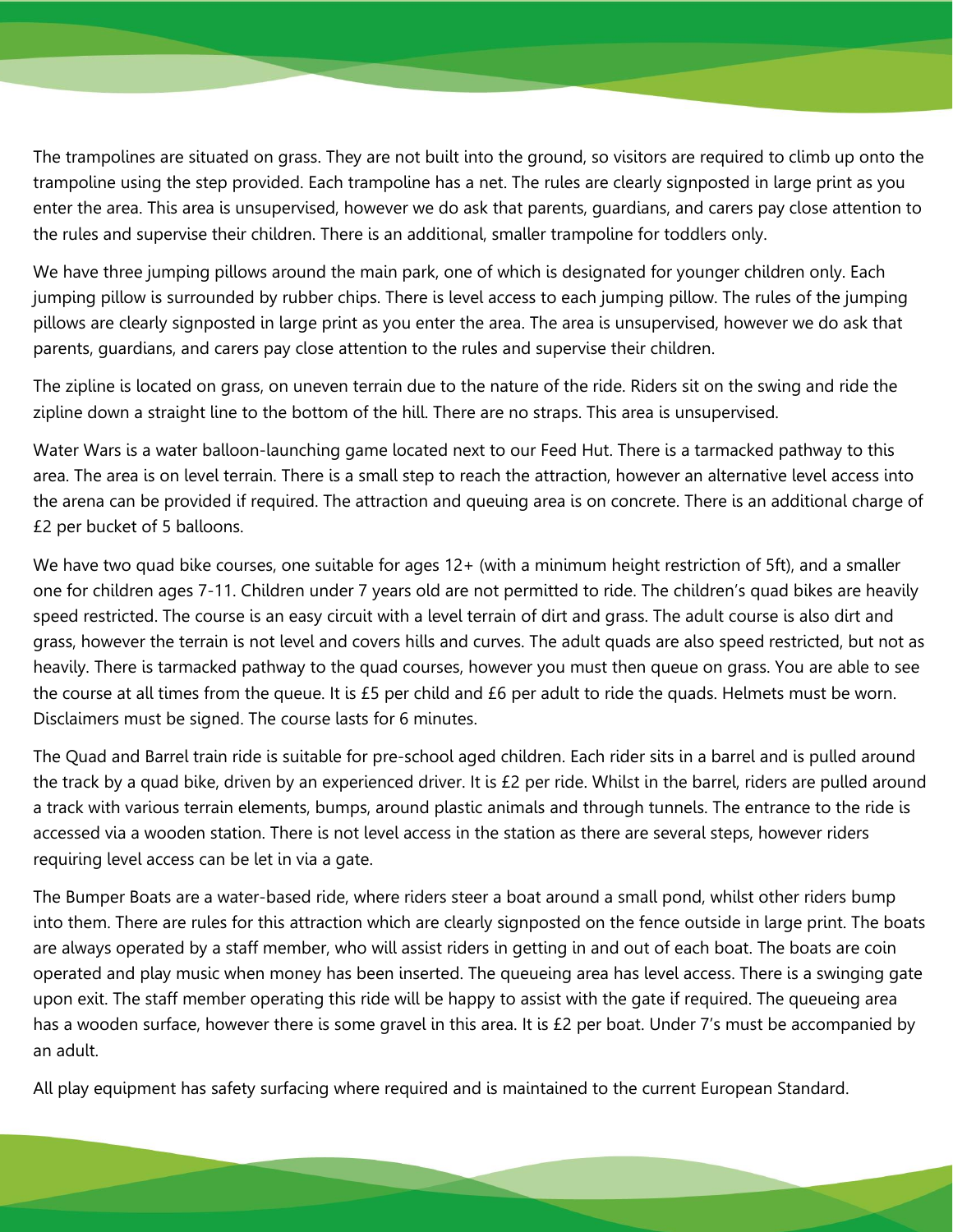## **INDOOR PLAY BARN**

We have a large, multi-level play barn which hosts three separate soft play areas, large drop slides, as well as Fowl Play; a large shooting gallery arena game.

Shoes must be taken off to play on any of the equipment. Socks must be worn at all times. Socks can be purchased for £1 in this area.

The doors to the Play Barn are automatic. There is level access from the Fowl Play entrance to the upper floor of this area.

There is a second entrance to the Play Barn further along. There is small, easy ramp to get into this entrance. Visitors must pass through a single-width door. These doors are permanently held open. To gain entry to the indoor play area, visitors must go down a moderate ramp, past the automatic doors which open inwards. The ramp has handrails. The floor is carpeted.

Fowl Play arena has canons on different levels for players to shoot foam balls at each other. Players must climb steps to reach the canons. Goggles must always be worn in the arena. Due to the sound of the canons, this area can be quite loud.

There is level access to our pre-school soft play area and sensory equipment.

The entrance to our bigger soft play and drop slides is downstairs. The stairs are clearly marked with handrails and a landing. Any wheelchair users wishing to gain access can ask a member of staff to accompany them down the ramp at the back of the building.

The drop slides are age restricted. Children must be over the age of 4 to use the red and blue slides. Riders must go down the slides unassisted.

Background music is played in our indoor play barn.

There are rules for the soft play signposted all over the area. Our adventure play is also adequately staffed with team members who are more than happy to assist.

## **ANIMAL ZONES**

To access Little Critters Animal Barn, visitors must go down a moderate slope in the park. There is easy ramp access to the barn. There are standard double doors that are usually held open. The doors open towards you.

This area can sometimes be quite noisy due to the parrots squawking. Background music is sometimes played.

Please be aware that the staff use peanuts in this area.

There is level access to the Aztec Reptile Zone from inside Little Critters. This area has low lighting.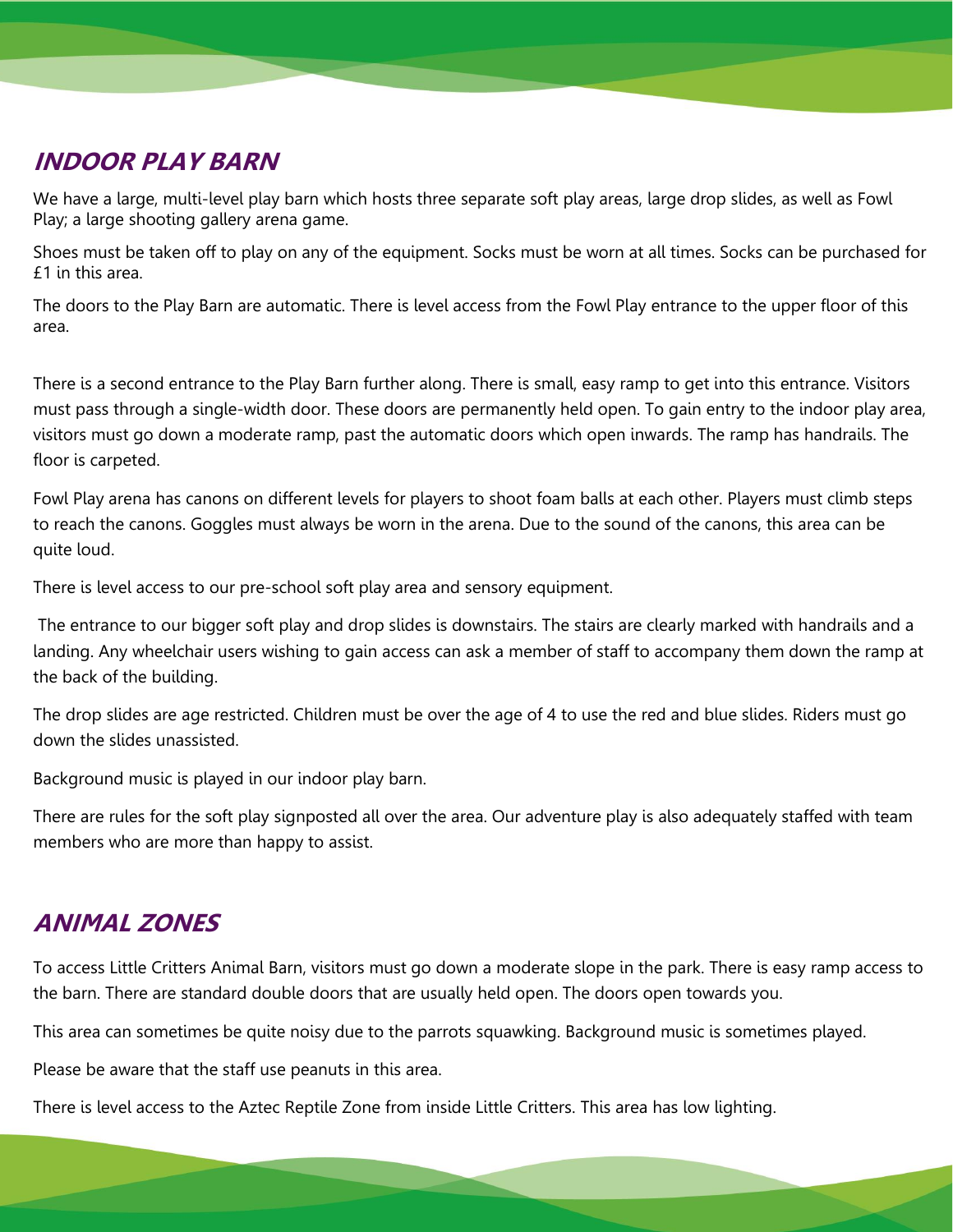There is an easy ramp to access our otter viewing platform. The platform is wooden. There are three steps with a handrail. The steps can be avoided.

To access our goat feeding platform, visitors must climb steep steps. The steps are wooden with handrails. There is no landing. The goat feeding platform is optional. Goats can also be fed through the fences with low-level gaps. There are also feeding toys around the animal enclosures for visitors to feed the animals without touching them.

Many of our animal enclosures offer viewing gaps and windows which makes low-level viewing easier. Low fences are offered when safe to do so.

The outdoor animal zone has a mixture of tarmacked and lightly-graveled surfaces.

Due to the coastal location of the park, some of the enclosures are located on hills. The steepest slope is towards the back of the park at the camel enclosure, however this can be avoided by taking the long, moderate slope further back, and heading down past the tapirs.

Handwashing stations can be found all over the park. All handwashing stations have level access.

Visitors are encouraged to feed our larger farm animals (goats, horses, donkeys, etc). Animal food can be purchased from our Admissions Desk, Gift Shop, and Feed Hut for 50p per bag.

We offer two animal handling sessions per day at 1:30pm and 3:30pm in Little Critters Animal Barn. The keepers also do Lemur Feeding in our ring-tailed lemurs daily at 2pm, and Otter Feeding at the otter pond at 3pm daily.

## **CATERING OUTLETS**

We cater for a wide variety of dietary requirements. Any visitors with allergies or food intolerances should make themselves known at the cash registers as we are happy to accommodate requests wherever possible.

Menus are displayed on the wall in each outlet. We can provide a menu in large print if required.

All food is sourced locally wherever possible. All sandwiches, pasta pots, and hot food is prepared fresh daily.

Rooster's Snack Bar is our main catering outlet with 200 seats available.

There is a small level change to reach this area from the entrance opposite the gift shop with easy ramp access. There are automatic doors which open towards you. There is also level access from a large, wide double entrance (160cm width) from the ticket desk. The nearest table is approximately 4m from the main entrance.

Inside, there is plenty of space to accommodate wheelchairs and mobility scooters.

In Roosters, food is ordered at the till point where there are low counters. The food is then brought to your table.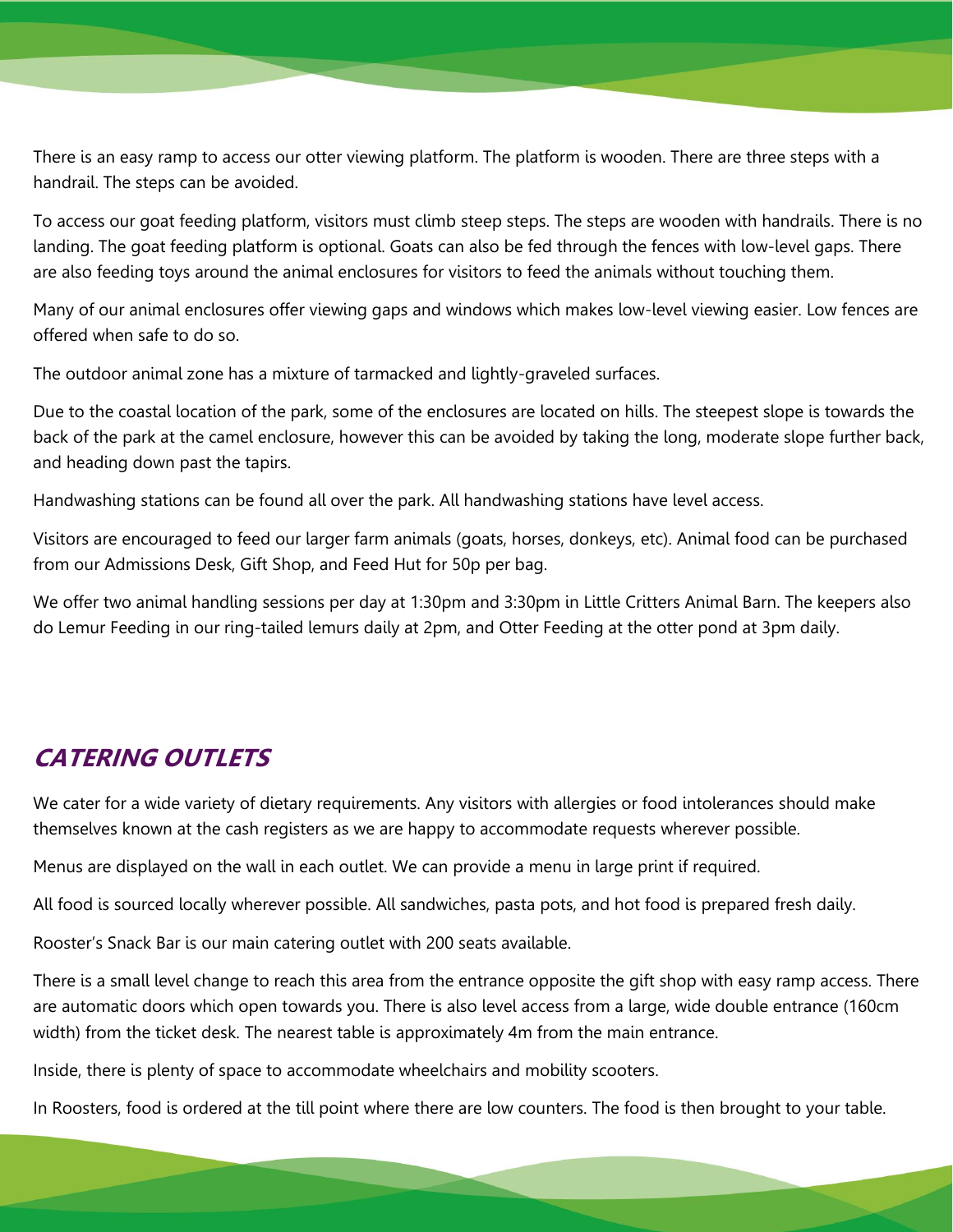Stables Coffee Bar is accessible from inside the Indoor Play Barn. There is also an outdoor entrance opposite the Electric Tractors. This entrance has level access. There is a large, wide wooden door that is permanently held open. There are also automatic doors that slide open.

The coffee bar itself seats around 40 people however there is much more seating in the soft play area. There is plenty of room for wheelchairs.

In Stables, food is ordered at the till point. The counters are moderate to high. If desired, orders can be placed at the opening to the counter, where the counters are lower. Hot food is brought to your table.

Most furniture is moveable.

We provide facilities to heat up baby food. High chairs are also readily available.

Grazers Grill is located in the main park. It offers mono block paving and easy ramp access. The sliding doors are permanently held open.

There is outdoor seating plenty of room for wheelchairs with an overhead net to keep birds away. This outlet is opened seasonally, weather permitting.

Food is ordered and served at the counters.

Background music is played in all catering outlets.

#### **TOILETS**

There are three toilet blocks in the farm park, each offering a disabled option and baby changing facilities. These can be found next to Rooster's Snack Bar, in the Indoor Play Barn, and at Little Critters Animal Barn.

The disabled toilets are clearly signposted. There is at least one disabled toilet in each toilet block.

The disabled toilet in Rooster's Snack Bar is unisex.

There is easy sloped access from inside the Snack Bar and level access from outside. Each entry has a single-width door that opens towards you.

The disabled toilets have a twist lock. The cubicles have a sliding lock.

In the Play Barn, the disabled and female toilets are stand alone.

They have twist locks. The male cubicles offer sliding locks. The doors open inwards.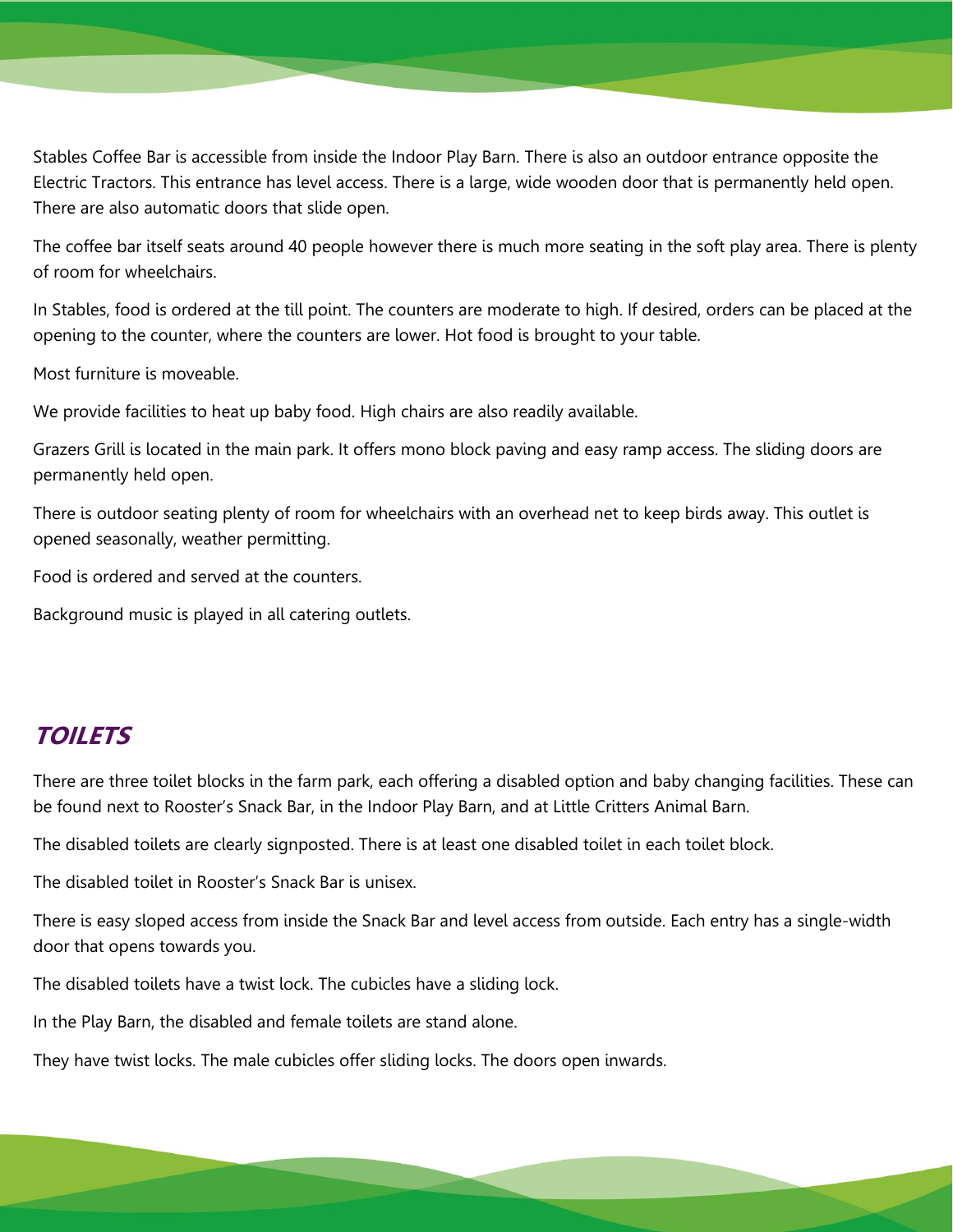In Little Critters Animal Barn, the toilets are stand alone with a twist lock. The entry doors open towards you, whilst the toilet doors open inwards.

There are handwashing facilities and hand dryers at each toilet block.

If adult changing facilities are required, we are happy to offer our first aid room for visitors to use. This is situated in Rooster's Snack Bar. There is level access from inside Rooster's Snack Bar.

#### **GIFT SHOP**

Our Gift Shop has automatic doors and moderate ramp access at the front entrance. This is adjacent to Rooster's Snack Bar.

There is level access from the back entrance. There is a single-width door that is usually held open. The door opens inwards.

There is level access from the back entrance. This has a standard door which opens one way. It is usually held open with a door stop, however staff members are happy to assist if required.

Inside the shop there is a small ramp. There is plenty of room for a wheelchair.

Many items are on low-level shelves. All items are clearly priced.

#### **CUSTOMER CARE**

We have a first aid room located in Rooster's Snack Bar.

The first aid room has level access from Rooster's Snack Bar.

There are multiple fully-trained first aiders working all over the park daily. There is level access to the first aid room. Our first aid room has a bed and a chair.

We allow assistance dogs into the park.

Some staff are Makaton trained.

We can provide wheelchair hire from our admissions desk. A £10 deposit is required, which is returned at the end of the visit, when the wheelchair is returned to us. Due to limited availability, this facility is offered on a first-come-firstserved basis.

Customers are welcome to bring their own food to consume in any of our sheltered and unsheltered picnic areas.

Our inside areas offer medium lighting. The only exception to this is our Aztec Reptile Zone inside Little Critters Animal Barn where the lighting is low.